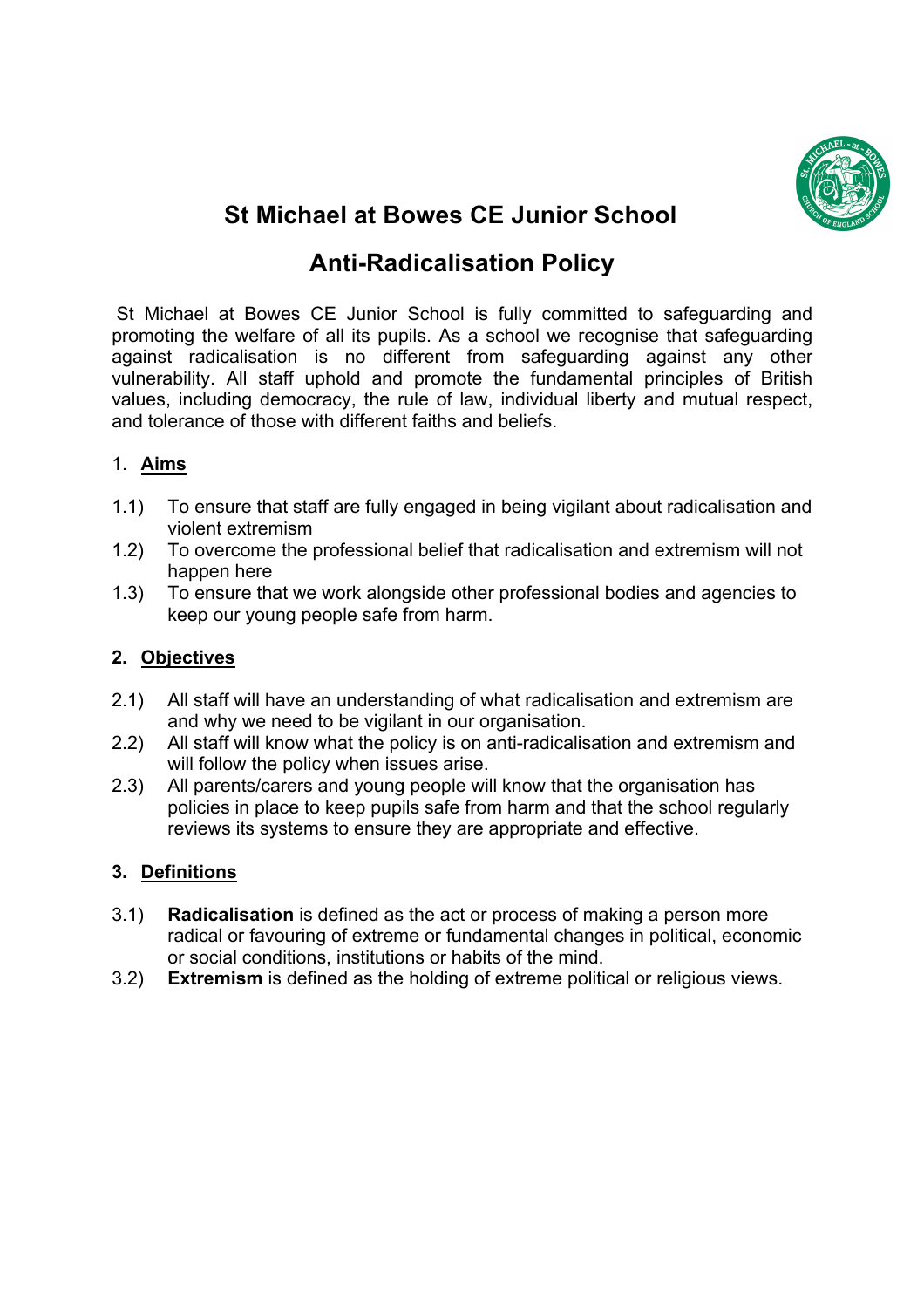### **4. Introduction**

- 4.1) The Government assesses that the UK is a high priority target for international terrorists and is likely to remain so for the foreseeable future. In practice this means a threat from British nationals and UK-based terrorists as well as from foreign terrorists planning attacks from abroad.
- 4.2) In addition to these, other UK-based extremist groups including racist and fascist organisations and far-right extremist groups also pose a threat to public order and the British multicultural way of life. These groups often aspire to campaigns of violence against individuals, families and particular communities and, if unchecked, may provide a catalyst for alienation and disaffection within particular ethnic communities.
- 4.3) Evidence suggests that the route to violent far-right extremism often begins with organisations seeking to recruit young people and even arranging specific training activities that include encouraging the use of guns and knives.
- 4.4) The Security Service's appraisal of terrorist threats currently facing the UK can be found at: www.mi5.gov.uk/output/Page16.html
- 4.5) A list of the groups or movements that encourage the use of violence and meet the conditions for being banned – proscribed – under counter-terrorism legislation is at: www.homeoffice.gov.uk/security/terrorism-and-thelaw/terrorism-act/proscribed-groups

### **5. What the Government is doing to prevent violent extremism**

- 5.1) The Government has a **'Prevent'** strategy as part of its overall approach to countering terrorism with the aim of **preventing people becoming terrorists or supporting violent extremism**.
- 5.2) The Prevent strategy has five strands designed to address the factors that research suggests can cause people to become involved in violent extremism. The five strands are:
	- **challenging** the violent extremist ideology and supporting mainstream voices
	- **disrupting** those who promote violent extremism and supporting institutions where they may be active
	- **supporting individuals** who are being targeted and recruited to the cause of violent extremism
	- increasing the **resilience** of communities to violent extremism
	- **addressing grievances**, both genuine and perceived, that ideologues are exploiting. These can stem from national or international issues i.e. foreign policy, or local experiences of racism or community conflict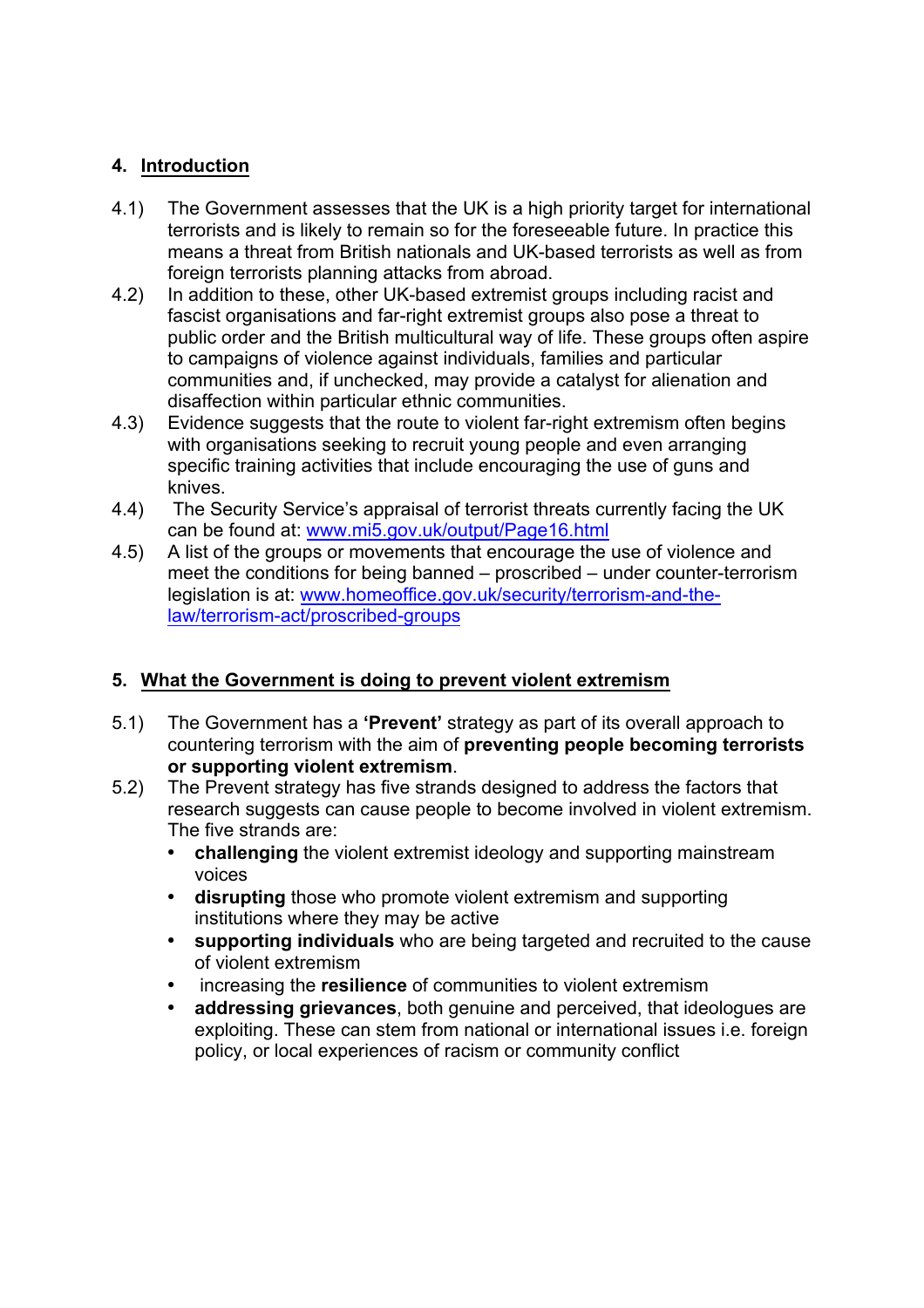### **6. The path to violent extremism**

- 6.1) Evidence suggests that the 'radicalisation' process is not linear or predictable and the length of time taken can differ greatly from a few weeks to a few years. It does not always result in violence.
- 6.2) The secondary school age period is often when the process of radicalisation starts which eventually tips them into choosing to undertake violent or criminal acts.
- 6.3) Young people will generally become involved in violent extremist movements under the influence of others. Initial contact could be via peers, older siblings, other family members or acquaintances. The process can often be a social one, where interaction is more likely to be outside school settings, often in unsupervised environments i.e. gyms, café's, or in private homes.
- 6.4) Evidence suggests that the internet is now playing a much more important role. Both violent extremist videos and propaganda can be accessed via websites or contact via social networking sites.
- 6.5) Violent extremists *of all persuasions* usually attract people to their cause through a persuasive narrative. Extremist narratives have the potential to influence views to varying degrees: inspiring new recruits, helping to embed beliefs of those with established extreme views, or persuading others of the legitimacy of their cause.

### **7. Factors that make a young person susceptible to adopting extremist views and supporting violence**

- 7.1) Available evidence suggests there is no single profile of a person likely to become involved in extremism, or single indicator of when a person might move to adopt violence in support of extremist ideas. However it does appear the decision by a young person to become involved in violent extremism:
	- may begin with a search for answers to questions about identity, faith and belonging
	- may be driven by the desire for 'adventure' and excitement
	- may be driven by a desire to enhance the self-esteem of the individual and promote their 'street cred'
	- is likely to involve identification with a charismatic individual and attraction to a group which can offer identity, social network and support
- 7.2) Adolescents exploring issues of identity can feel both distant from their parents' cultural and religious heritage and uncomfortable with their place in society around them. Extremist ideas can help provide a sense of purpose or feeling of belonging.
- 7.3) The young person may have experienced a personal crisis where significant tensions within a family produce a sense of isolation for the young person, from the certainties of family life.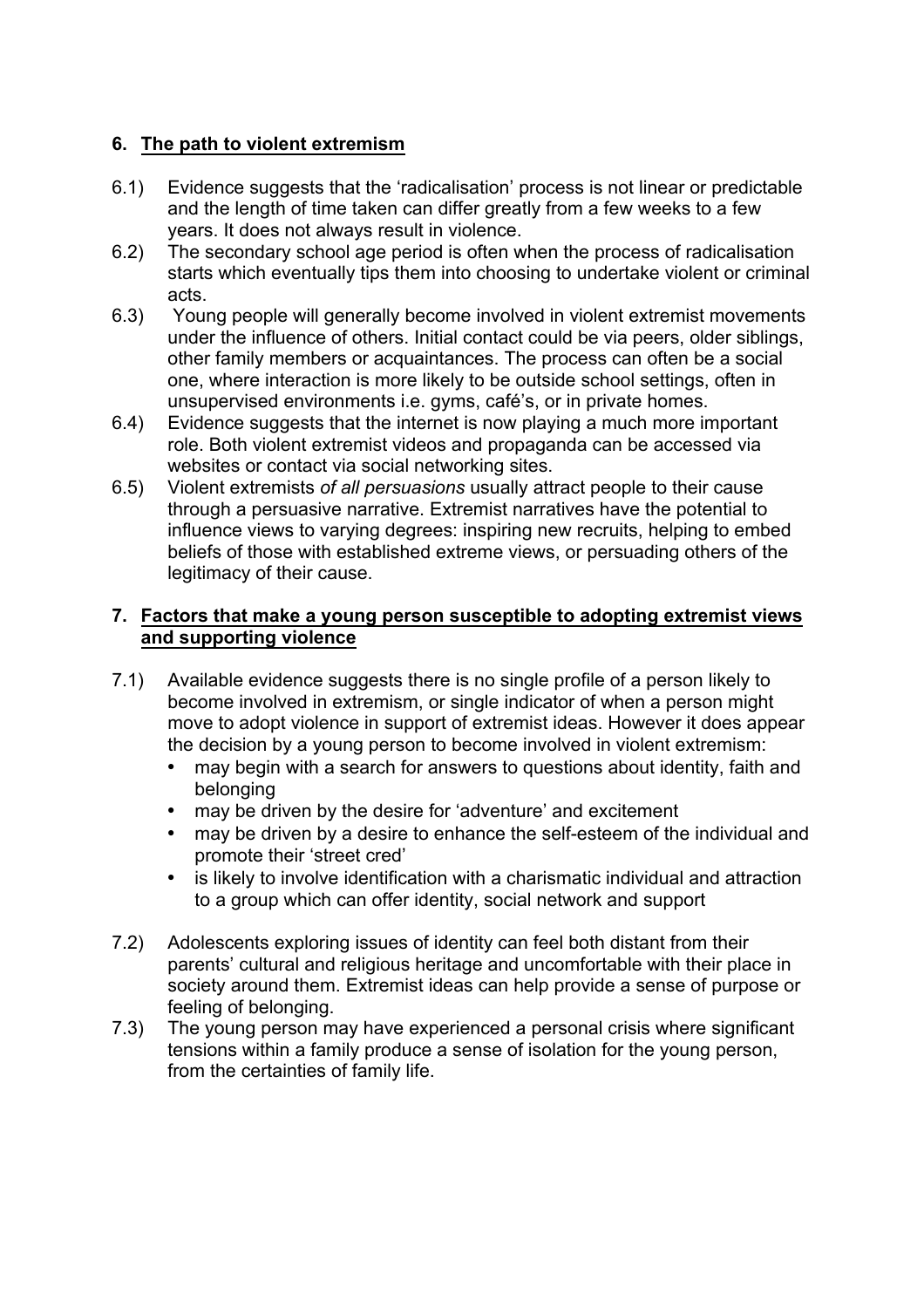- 7.4) Migration, local tensions or events affecting families in countries of origin may contribute to alienation from UK values and a decision to cause harm to symbols of the community or state.
- 7.5) Young people may perceive their aspirations for career and lifestyle undermined by limited school achievement or employment prospects. This can translate to a generalised rejection of civic life and adoption of violence as a symbolic act.
- 7.6) A young person may have been involved in group offending or, on occasion, have been linked to organised crime and be drawn to engagement in extremist, potentially criminal, activities
- 7.7) Other factors include ideology and politics/ provocation and anger /a need for protection/ fascination with violence, weapons and uniforms/ youth rebellion, seeking family and father substitutes/ seeking friends and community and seeking status and identity.

### **8. The role education can play**

- 8.1) Education can play a powerful role in encouraging young people to challenge ideas, think for themselves and take responsibility for their actions.
- 8.2) Staff need to ensure they know their pupils, listening and responding to their changing needs. If members of staff have concerns about behaviour patterns, they should seek advice from other partners and use their professional judgement to consider whether a young person might be at risk.
- 8.3) Our curriculum promotes respect, tolerance and diversity. Children are encouraged to share their views and recognise that they are entitled to have their own different beliefs which should not be used to influence others.
- 8.4) Our PSHEE (Personal, Social, Health and Economic Education), Citizenship and SMSC (Spiritual, Moral, Social and Cultural) provision is embedded across the curriculum, and underpins the ethos of the school.
- 8.5) It is recognised that children with low aspirations are more vulnerable to radicalisation and therefore we strive to equip our pupils with confidence, selfbelief, respect and tolerance as well as setting high standards and expectations for themselves.
- 8.6) Our young people are taught about how to stay safe when using the Internet, are encouraged to recognise that people are not always who they say they are online and are encouraged to seek adult help if they are upset or concerned about anything they read or see on the Internet.
- 8.7) Through INSET opportunities in school, we will ensure that our staff are fully aware of the threats, risks and vulnerabilities that are linked to radicalisation; are aware of the process of radicalisation and how this might be identified early on.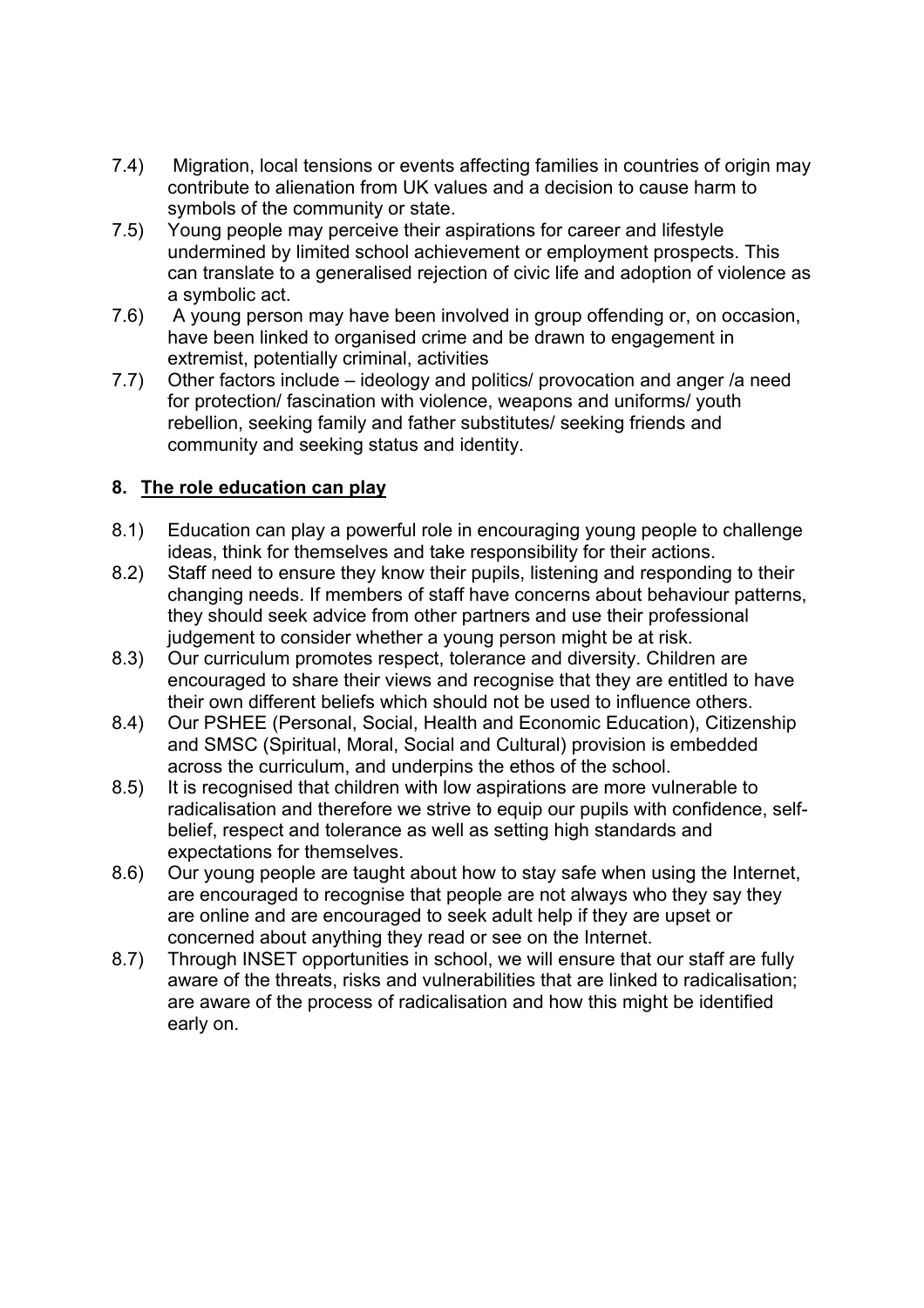### **9. Signs or behaviour to look out for**

- 9.1) There are a number of signs or behaviours that may cause staff concern which would require them to use their professional judgement to determine whether a response is needed. Staff will need to take into consideration how reliable or significant signs are and whether there are other factors or issues that could indicate vulnerability.
- 9.2) What staff might see or hear:
	- Graffiti symbols, writing or art work promoting extremist messages or images
	- Pupils accessing extremist material online, including through social networking sites
	- A significant change of dress or headwear, combined with a change in behaviour
	- Parent/carer reports of changes in behaviour, friendship or actions and requests for assistance, hostility towards former associates and family.
	- Partner schools, local authority services, and police reports of issues affecting pupils in other schools
	- Pupils voicing opinions drawn from extremist ideologies and narratives
	- Use of extremist or 'hate' terms to exclude others or incite violence
	- Possession of extremist literature: possession of material regarding weapons, explosives or military training.
- 9.3) Staff should also be vigilant around the behaviour and viewpoints of other adults in the organisation. For example, staff, agency staff and visitors may express views, bring material into the school, use or direct pupils to extremist websites, or act in other ways to promote violent extremist views. Their actions might constitute a breach of the relevant professional standards or may be illegal. In such an event, staff would be asked to leave the premises and the police and local authority may be contacted.

### **10. The school will:**

- 10.1) Strictly apply its safer recruitment procedures which include DBS checks and references which are in light with '*Keeping children safe in Education, 2015'*
- 10.2) Ensure that teachers do not use teaching materials which may encourage intolerance
- 10.3) Ensure pupils are not actively encouraged by teachers or visitors to the school to support extremist views of any form.
- 10.4) Provide regular staff training, including newly appointed staff when undergoing induction on the practice of this policy within the school
- 10.5) Regularly monitor staff conduct and where necessary, i.e. in extreme cases where it is felt that the staff is a cause for concern, the school will contact the relevant authorities (central Prevent Team, local Police enforcement, etc) for advice on the matter.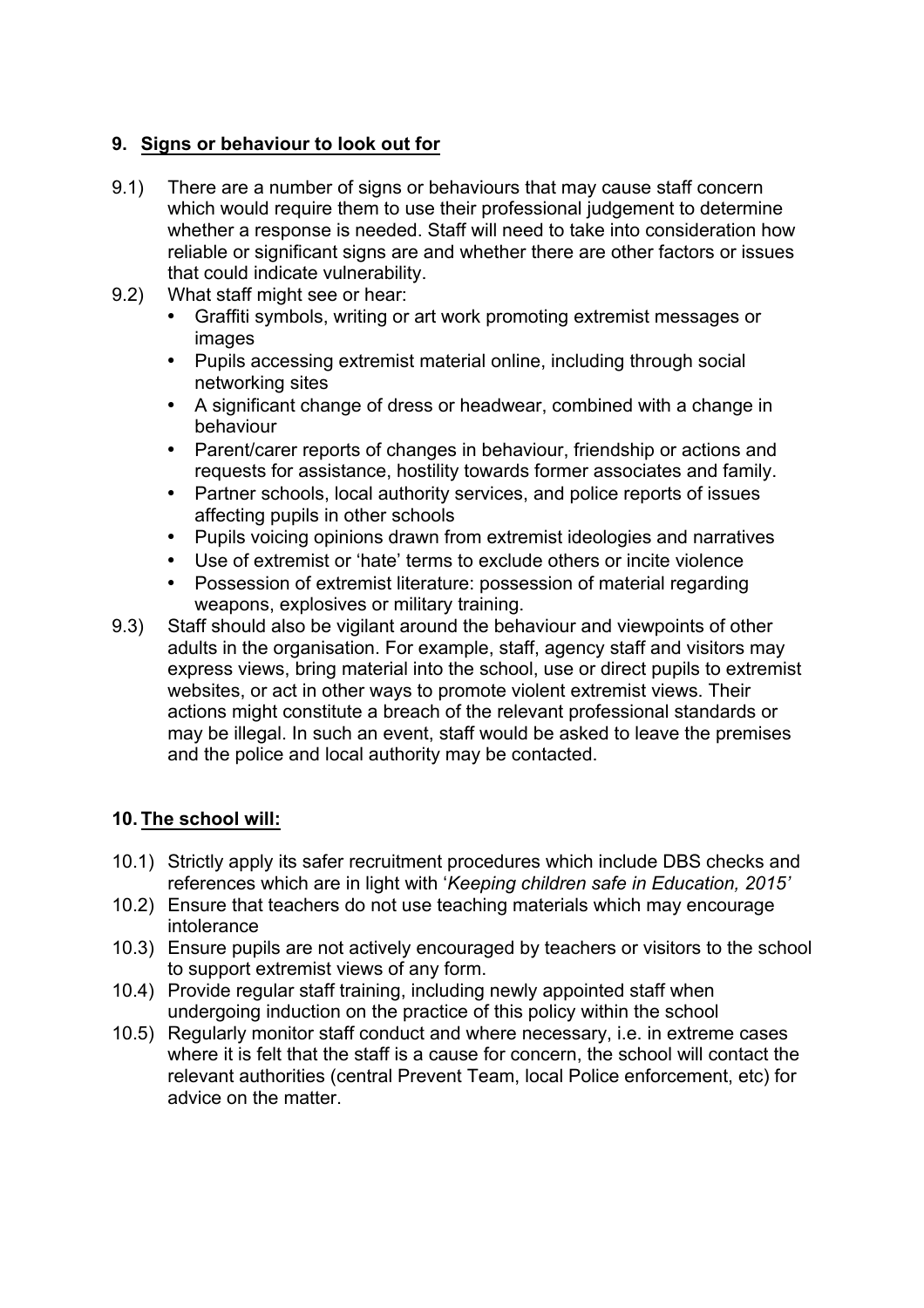## **11. Staff will:**

- 11.1) Wherever possible, challenge racist or extremist views or behaviour. This could be in the form of removing hate-related graffiti, challenging views expressed through discussions, or supporting pupils in a key work session or through the restorative justice process.
- 11.2) Record any minor incident on an incident report and given to their line manager where they will be dealt with and filed in the pupil's personal file but also in the school's racist incidents and/or bullying log. (Recording the incident creates a chronology of what happened and when it happened. It also shows a history of events and allows analysis of any patterns over time which is crucial in determining if the young person is seriously at risk. This also provides evidence of events when working other agencies).
- 11.3) Report any major concerns. If staff feel that there are signs that the young person's behaviour or views could be an indicator of their vulnerability to radicalisation or extremism, then the procedure follows that of the Safeguarding Policy as outlined below.
- 11.4) Make an immediate verbal report to the headteacher or Designated Safeguarding Officer if out of hours by telephone if necessary.
- 11.5) As soon as possible*, make a full written report for the attention of the*  **Designated Safeguarding Officer.** (Remember that your report will form the basis for any further investigation, and needs to be able to be read and understood by professionals from other agencies).
- 11.6) Ensure that the words of the young person are used in the report and not the interpretation or understanding of those words by a member of staff.

## **12. Reporting – Managers will:**

- 12.1) Take any further steps needed to ensure the immediate safety of children, which may include the re-location of children, re-location of staff, calling in additional staff, suspending staff*.* (If it is judged to be necessary to suspend a member of staff, the staff member being suspended must be told in person where possible, by the headteacher, reminded of the conditions of suspension and immediately escorted from the premises).
	- **If issues relate to staff**: During office hours call the Designated Safeguarding Officer (DO) for the relevant authority. Refer to Designated Safeguarding Officer to contact Central Referral Tasking Unit (CRTU).
	- **If issues relate to a young person:** Refer to Designated Safeguarding Officer to contact CRTU.
	- **If issues relate to a visitor:** Refer to Designated Safeguarding Officer to contact CRTU.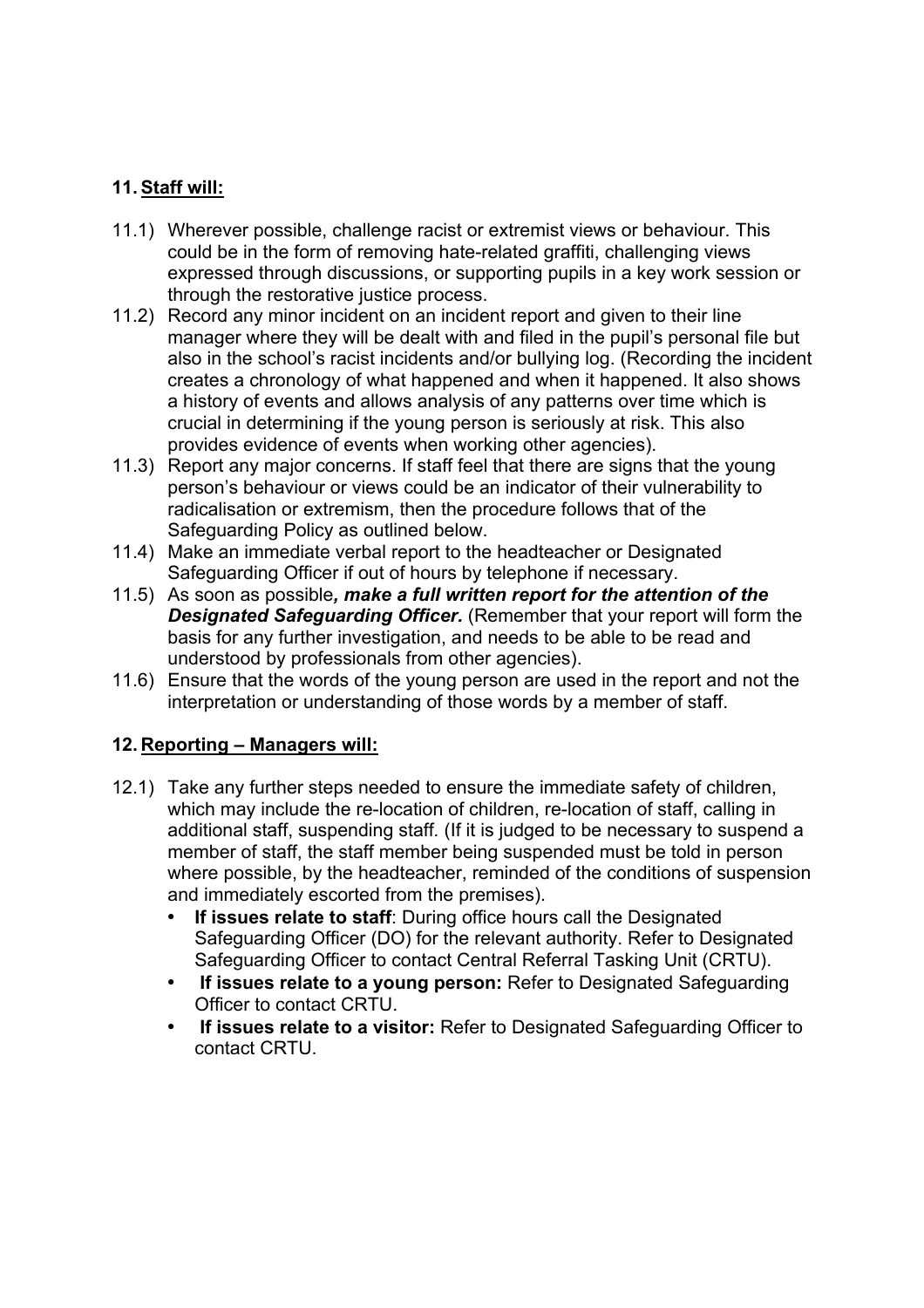- 12.2) Inform the Police if immediate intervention is necessary i.e. if a member of staff or visitor refuse to leave the site or evidence for a crime scene needs securing.
- 12.3) Set up a folder, to contain a tracker form, and all incident reports and documents relating to the referral.
- 12.4) Inform the allocated social worker and/or placing authority of each child/young person involved of the reported concern by phone or fax.
- 12.5) Care only Send completed form to Ofsted, the allocated Social Worker, the allocated administration officer, and the Designated Safeguarding Officer Distribution list **(NB: The administration officer must ensure the information is stored in the appropriate folder.**
- 12.6) Inform the child/young person's parents or carers, unless there is good reason to delay doing so (e.g. family member is subject of concern). Before contacting parents, check the young person's file to ensure this course of action is in line with the child's legal status and placement plan.
- 12.7) Log and file copies of all reports in a confidential child protection file. When completed, retain the VTR file on site, unless the matter relates to a member of staff and therefore the files needs to be transferred to the HR department for filing. A File note needs to go into the child/young person's file to show a VTR file is in existence.

#### **13. What happens after a referral is made:**

- 13.1) The Central Referral Tasking Unit (CRTU) will carry out an initial screening process and will notify the Channel Co-ordinator.
- 13.2) Channel is a Multi-agency Process, which provides support to those who may be vulnerable and being drawn into terrorism. Channel uses existing collaboration between partners to support individuals and protect them from being drawn into terrorism.
- 13.3) The Channel Co-ordinator will conduct and initial review, contact partners and undertake a continuous risk assessment process. Where the individual is under the age of 18 they will liaise with the local CAF co-ordinator, safeguarding manager or social care officer in Children and Young People's Services, as well.
- 13.4) Channel operates alongside such safeguarding mechanisms such as MAPPA (Multi-Agency Public Protection Arrangements) and is not designed to replace this. A Channel Strategy Meeting will take place, on a needs basis and will involve a wider range of partners such as education and housing. It is chaired by the County Safeguarding Manager.
- 13.5) A support package will be provided, if deemed necessary and the case will be reviewed at regular intervals. Once the risk has been successfully reduced or managed, the panel will recommend that the case exists the process.